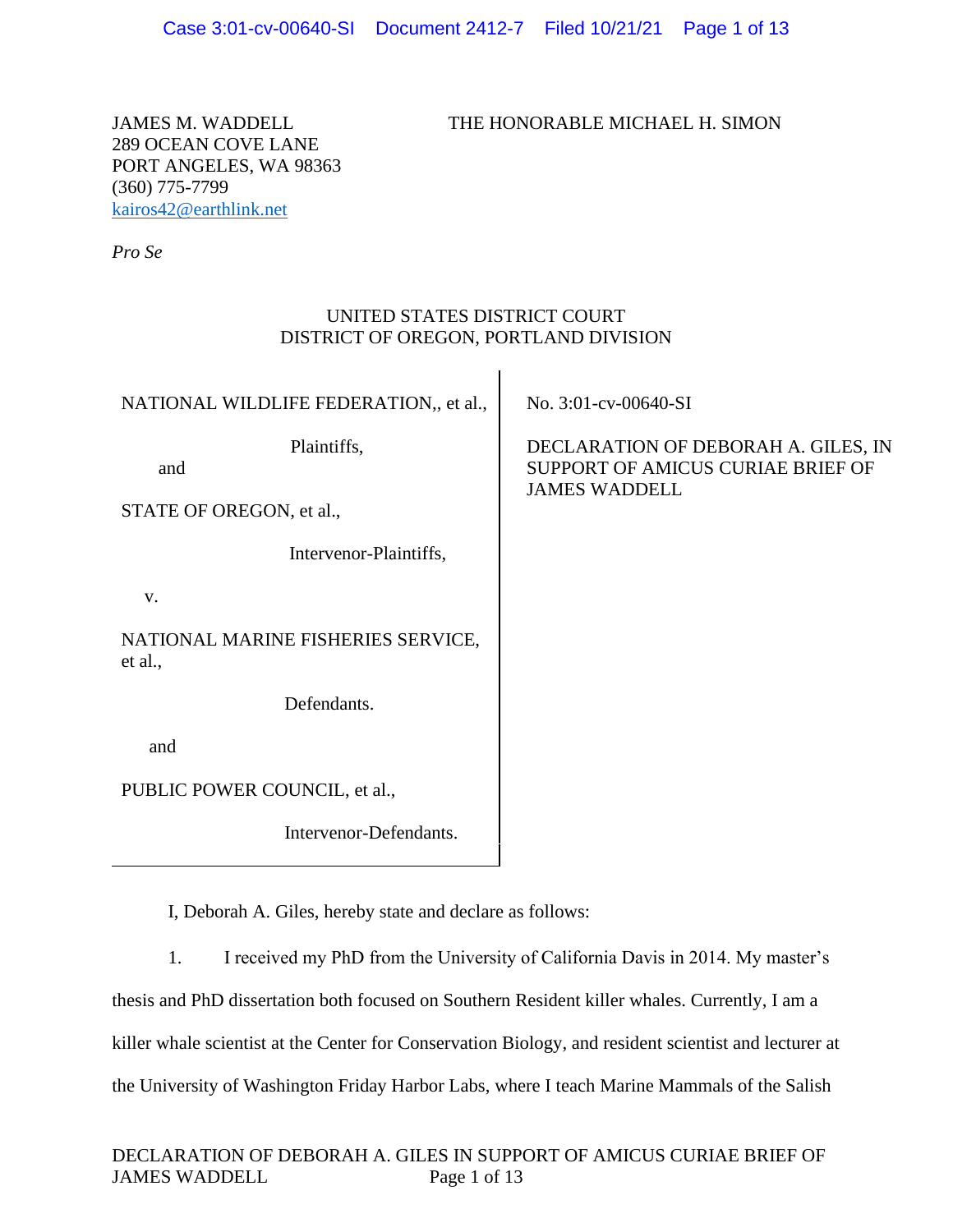#### Case 3:01-cv-00640-SI Document 2412-7 Filed 10/21/21 Page 2 of 13

Sea and Marine Biology. In addition, I am the science and research director for the nonprofit Wild Orca, translating science and engaging with the public and policymakers to prevent the extinction of the critically endangered Southern Resident killer whales. I was formerly the killer whale research director at the Center for Whale Research.

2. My professional background, experience, and publications are detailed in my curriculum vitae, a true and accurate copy of which is attached as Exhibit A to this declaration.

3. Since 2009, I have worked with Dr. Samuel Wasser and the University of Washington's Conservation Canine team, utilizing detection dogs to locate floating killer whale fecal matter to monitor the physiological health of Southern Resident killer whales. Southern Resident killer whale feces can be genotyped to determine which whale the fecal sample came from, and they can be examined for stress, nutrition and pregnancy hormones, toxicants, microbiome, parasites, bacteria, and microplastics found in the whales. Analysis of fecal samples confirms that Chinook salmon are the dominant fish species eaten by these whales.

4. Since 2010, I have worked with the National Oceanic and Atmospheric Administration's National Marine Fisheries Service (NMFS) on a project deploying acoustic suction-cup recording tags on killer whales, to measure received noise levels by whales.

5. In 2018-2019, I served on Washington State Governor Inslee's Southern Resident Killer Whale Recovery Task Force on the prey and vessel working groups, and was an invited panelist for Governor Inslee's Lower Snake River Dams Stakeholder Engagement workgroup.

6. The National Oceanic and Atmospheric Administration (NOAA) Fisheries Service (also known as NOAA Fisheries, National Marine Fisheries Service, or NMFS) listed the Southern Resident killer whales (SRKWs) as endangered under the Endangered Species Act (ESA) in 2005, when the population numbered 88 whales. Despite more than fifteen years of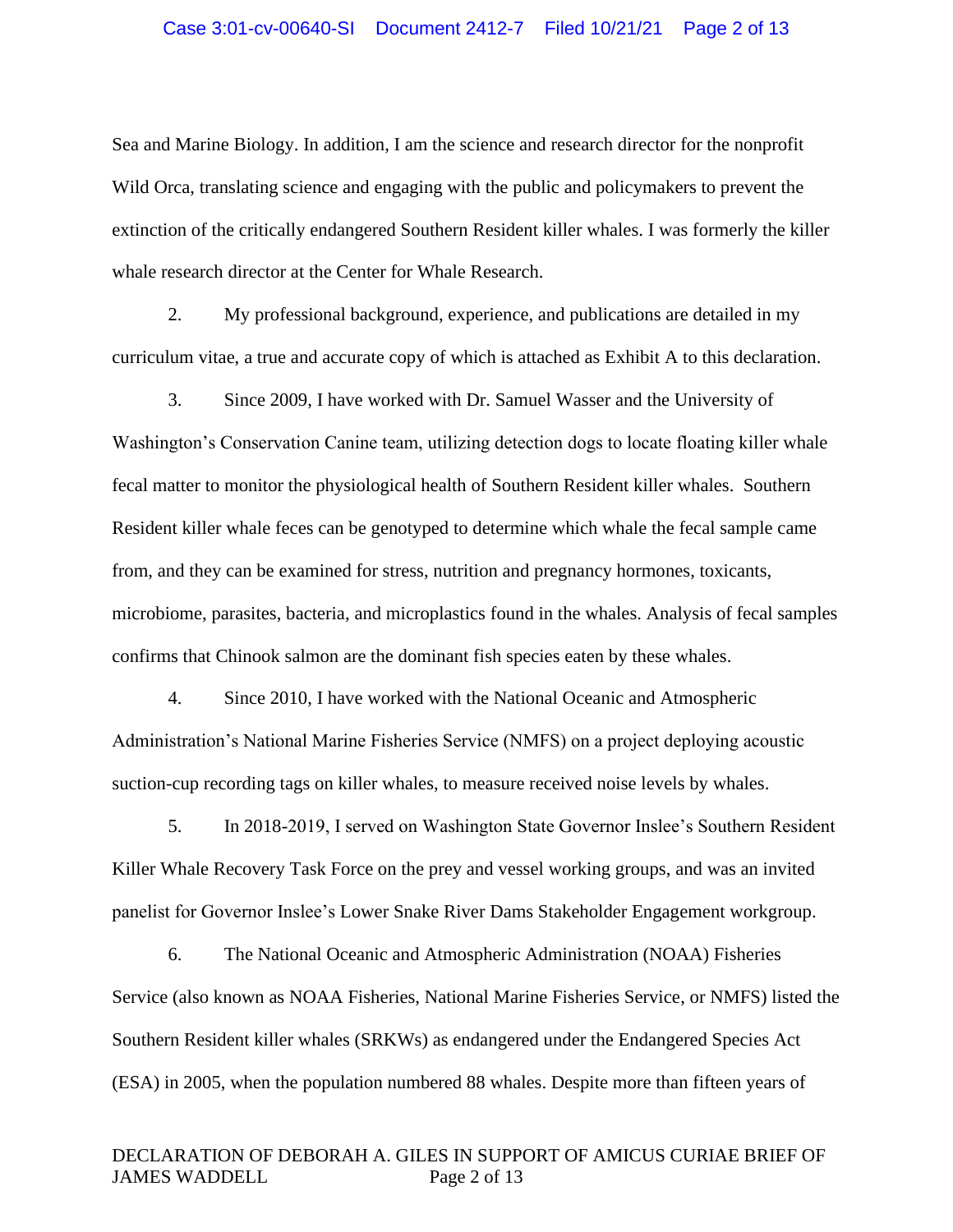# Case 3:01-cv-00640-SI Document 2412-7 Filed 10/21/21 Page 3 of 13

federal protection, the population has continued to decline from a high census count in 1995 of 98 whales, to a near historic low of only 73 whales today. Since listing in 2005, the average annual increase is negative 0.97 percent, with births and deaths almost equal in many years. The population must increase by an average 2.3 percent per year for 28 years in order to be removed from the Endangered Species list.<sup>1</sup> The Southern Resident orca population is not expected to increase without a substantial increase in prey availability. In fact, NOAA Fisheries projects a continued downward trend over the next 50 years.<sup>2</sup>

7. NOAA Fisheries has identified the critically endangered Southern Resident Killer Whales as one of the nine most at-risk species under its jurisdiction.<sup>3</sup> NOAA Fisheries considers these orcas to be a "recovery priority #1C"—a species whose extinction is almost certain in the near future without remedying primary threats, of which insufficient prey is listed first.<sup>4</sup>

8. The great weight of scientific authority agrees on these key facts about the Southern Resident orcas: (1) the whales are nutritionally limited;<sup>5</sup> (2) they feed primarily on Chinook;<sup>6</sup> and (3) to meet their prey needs requires an adequate supply of Chinook throughout the year and throughout their range, not just in some months.<sup>7</sup>

9. In addition, the Southern Resident orcas are among the most contaminated marine

<sup>1</sup> NMFS (2008) *Recovery Plan for Southern Resident Killer Whales (Orcinus orca)*, p. II-82, available at http://www.nwr.noaa.gov/Marine-Mammals/Whales-Dolphins-Porpoise/Killer- Whales/ESA-Status/Orca-Recovery-Plan.cfm.

<sup>2</sup> 84 Fed. Reg. at 49,215; National Marine Fisheries Service, West Coast Region, *Proposed Revision of the Critical Habitat Designation for Southern Resident Killer Whales, Draft Biological Report* at 7-8 (Sept. 2019) (hereafter *NOAA Biological Report*).

<sup>3</sup> NOAA Fisheries, *Species in the Spotlight, Priority Actions 2021-2025*, available at [https://media.fisheries.noaa.gov/2021-04/SIS-Action-Plan-2021-SRKW-FINAL 508.pdf.](https://media.fisheries.noaa.gov/2021-04/SIS-Action-Plan-2021-SRKW-FINAL%20508.pdf)

<sup>4</sup> *Id, at 3*.

<sup>5</sup> Letter from Giles, Bain, Wasser, et al. to Gov. Inslee & Orca Task Force (Oct. 15, 2018), ), available at [https://www.documentcloud.org/documents/5002547-Orca-Scientists-Letter-10-15-18-Final.html.](https://www.documentcloud.org/documents/5002547-Orca-Scientists-Letter-10-15-18-Final.html)

<sup>6</sup> *Id*.

<sup>7</sup> *Id*.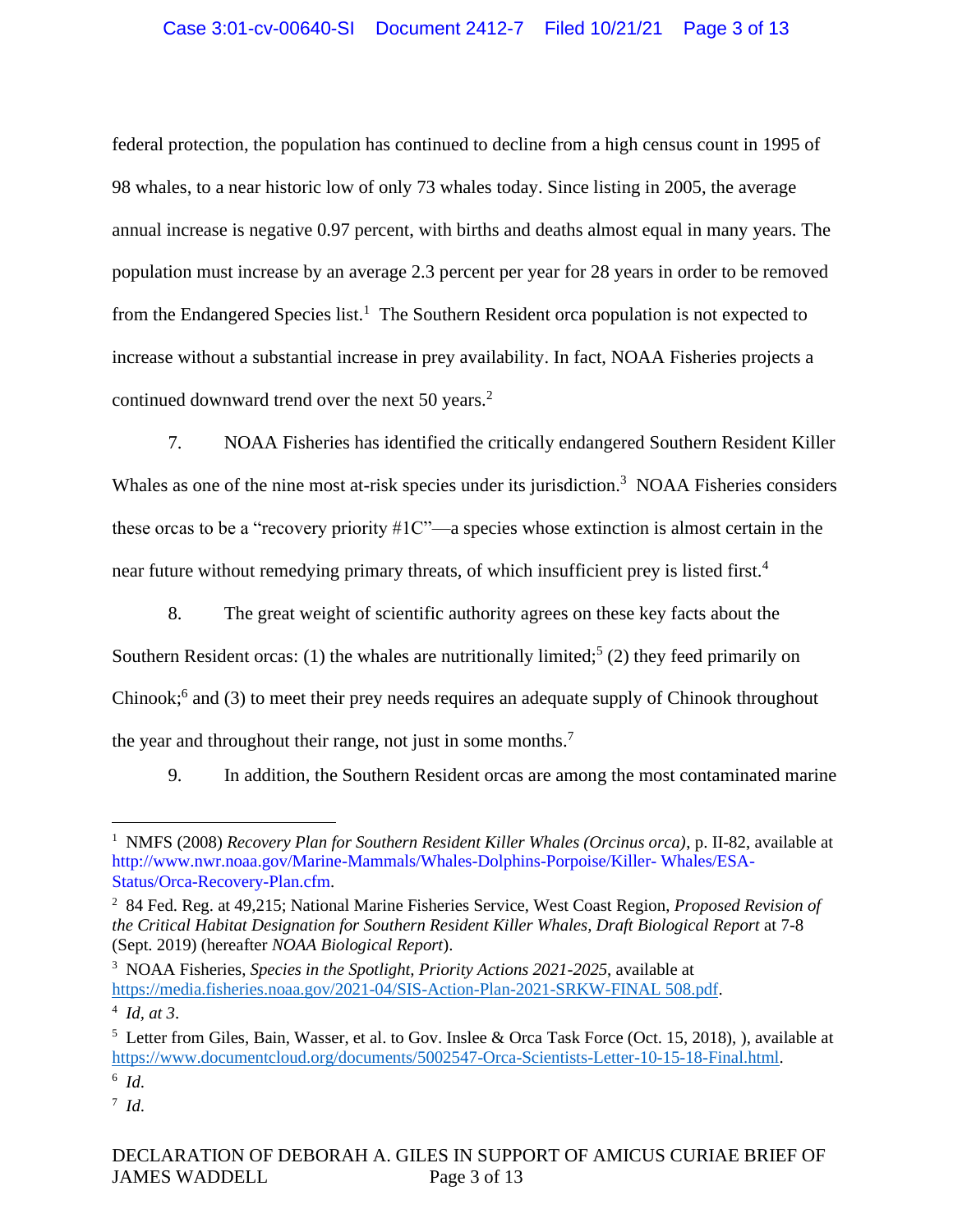mammals in the world. Because they are apex predators, they eat high on the food chain. The fish they eat are laden with toxic chemicals, particularly persistent organic pollutants, such as DDT, PCBs and PBDEs. The fat soluble toxic chemicals bioaccumulate over time in each orca's body and are stored in the orca's blubber. The orca's high toxic load is exacerbated by prey scarcity. If the whales have a sufficient prey base, the toxicants remain sequestered in their blubber and do little harm to the orca. When there is a scarcity of prey, the orcas live off their blubber, metabolizing their fat stores. This permits the toxicants to enter the orca's blood stream, essentially poisoning the whale. This can lead to weakened immune systems, reproductive malfunctions, and developmental defects, among many other health issues. While abundant prey does not eliminate stored toxicants, it does help the them remain sequestered in the orcas' fat reserves.

10. Comparing the population of mammal-eating orcas ("transient" or "Bigg's" orcas) to Southern Resident orcas, both of which share the same waters, leads to the conclusion that food scarcity for the Southern Resident orcas, as compared to food abundance for the Bigg's orcas, is the difference between a declining SRKW population and a thriving, increasing Bigg's orca population.<sup>8</sup> Despite having markedly higher toxicant loads than SRKWs, the Bigg's orcas' rich prey source appears to buffer them from toxicant impacts.

11. Southern Resident orcas need more Chinook salmon available on a year-round basis, as quickly as possible. Lack of prey, and the additive effects of noise and contaminants,

<sup>&</sup>lt;sup>8</sup> The Bigg's killer whale population has grown steadily over the last 40 years, doubling since 1990 to a 2018 total of over 500 individuals (Towers et al. 2018). A subset of this population (approximately 350 individuals) has been identified as more likely to occur within coastal waters. Within this subset, there were 112 births and 27 deaths from 2012 to the end of 2018, resulting in a greater than 4% growth rate (Towers et al. 2019). While not all these whales use the Salish Sea on an annual basis, well over 200 individual whales in at least 50 different matrilines currently use the region on a regular basis (Shields et al. 2018), as compared to 12 matrilines 25 years ago (Baird and Dill 1995). In contrast, during the same time period (2012 through 2018), the Southern Resident orcas had 12 calves born that still survive, and 27 deaths. Six more SRKWs have died from 2019 to date, while only five calves have been born and survived during the same period. Orca Network, *Southern Resident Orca Community Demographics, Composition of Pods, Births and Deaths since 1998*, available at [https://www.orcanetwork.org/Main/index.php?categories\\_file=Births and Deaths.](https://www.orcanetwork.org/Main/index.php?categories_file=Births%20and%20Deaths)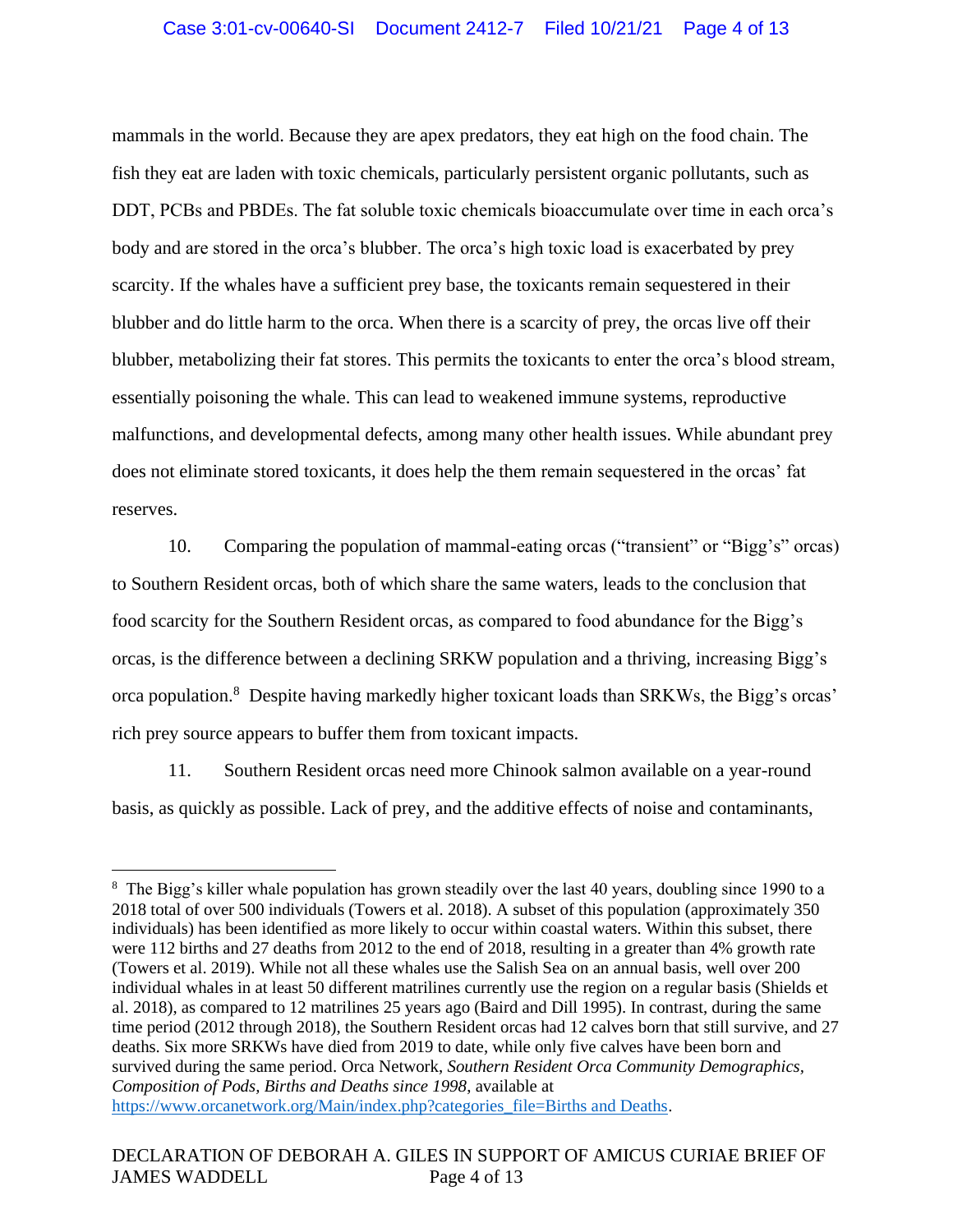#### Case 3:01-cv-00640-SI Document 2412-7 Filed 10/21/21 Page 5 of 13

has caused a steady increase in mortality and a 69% pregnancy failure rate. These factors in combination have led to the recent decline in the Southern Resident orca population. The low number of reproductive-age females left  $-27$ – with less than half of these successfully reproducing in the last ten years, underscores just how little time we have to turn this trajectory around with urgent and effective action.

12. Salmon are the mainstay of the Southern Resident orca's diet. This diet must support daily life activities (*e.g.*, foraging, traveling, socializing, resting), in addition to gestation, lactation, and growth.<sup>9</sup> Southern Resident orcas preferentially consume Chinook salmon, particularly older ( $>3$  years), larger Chinook age classes.<sup>10</sup> Historically, Chinook's large size, high fat and energy content, and year-round occurrence from multiple sources within the Southern Resident's range contributed to this preference – and the preference persists "despite the much lower abundance of Chinook in some areas and during certain time periods compared to other salmonids."<sup>11</sup> Underscoring the importance of Chinook to Southern Residents, scientists have found a strong correlation between Chinook abundance and Southern Resident impaired body condition ("peanut head"), reduced growth rate, reduced overall length, reduced social cohesion, reduced fecundity, and reduced survival.<sup>12</sup>

13. The overall decline of the Southern Resident killer whale population has coincided with years of low salmon abundance.<sup>13</sup> NOAA Fisheries itself recognizes that a principal impediment to orca recovery is a severe shortage of the whales' preferred food, Chinook salmon.<sup>14</sup> Two more Southern Residents died in 2021, another low salmon year. K21 was the oldest living male Southern Resident, until he died at only 35 years of age. L47 was the

<sup>9</sup> *NOAA Biological Report* at 27.

<sup>10</sup> *Id.* at 10, 27.

<sup>11</sup> *Id.* at 10.

<sup>12</sup> *Id.* at 13; Ford *et al.* 2005; Durban *et al.* 2009; Ward *et al.* 2009a; Ford *et al.* 2010; Fearnbach *et al.*  2011; Ayres *et al.* 2012; Ward *et al.* 2013; Groskreutz et al 2019.

<sup>13</sup> Ward et al. 2009; Ford et al. 2010.

<sup>14</sup> 84 Fed. Reg. at 49,215; *NOAA Biological Report*.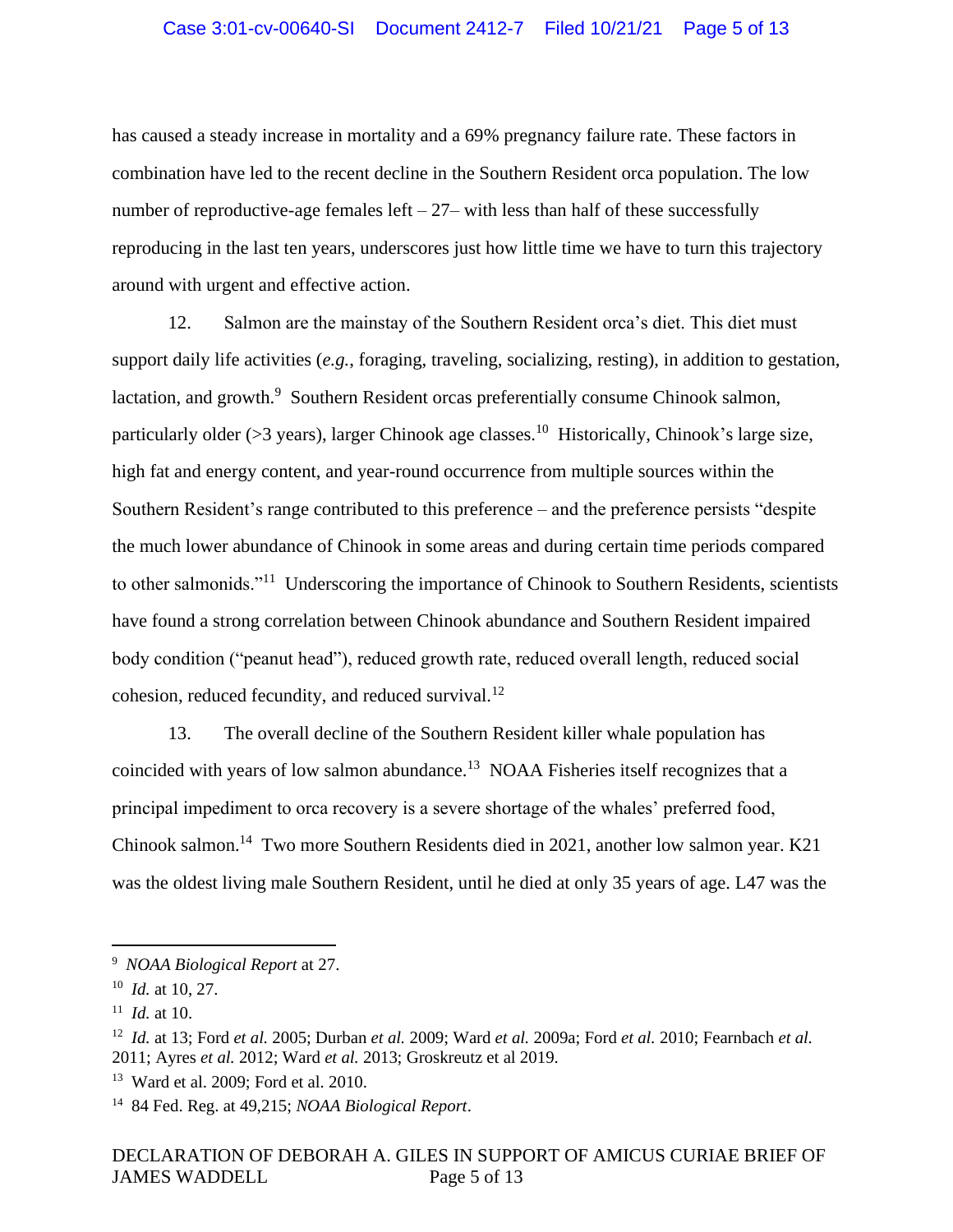## Case 3:01-cv-00640-SI Document 2412-7 Filed 10/21/21 Page 6 of 13

most prolific living matriarch, until she died at 47 years of age. The trend is going in the wrong direction. It is an extinction trend—not a recovery trend.

14. The Southern "Resident" killer whales got their name because they used to be seen regularly (i.e. "resident") in the inland waters of the Salish Sea/Puget Sound during the late spring through early fall months. In the last several years they have spent more and more time in coastal waters. Yet even historically, this genetically distinct population of killer whales has spent more than half their time swimming back and forth throughout their known range as far south as Monterey, California, and as far north as Southeast Alaska. Their visits to the coastal waters off Westport, Washington and the mouth of the Columbia River coincide with high concentrations of spring Chinook salmon.<sup>15</sup>

15. In the last 10 to 15 years substantial scientific evidence has highlighted the important relationship between salmon from the Columbia Basin, which includes Snake River Chinook, and the future survival of the critically endangered Southern Resident orcas. Indeed, *NOAA Fisheries stated in its 2008 Southern Resident Killer Whale Recovery Plan that "[p]erhaps the single greatest change in food availability for resident killer whales since the*  late 1800s has been the decline of salmon in the Columbia River basin."<sup>16</sup> NOAA Fisheries' statement is supported by its graph, below.

<sup>15</sup> J. Acoust. Soc. Am., Vol. 134, No. 5, November 2013, Hanson et al.: *Killer Whale Acoustic Recorder Occurrence*, 3486, available at http://oceanwidescience.org/cms/wp- content/uploads/2014/12/Hanson-etal-2013.pdf], 2013 Southern Resident Killer Whale Satellite Tagging, available at http://www.nwfsc.noaa.gov/research/divisions/cb/ecosystem/marinemammal/satellite\_tagging/blog.cfm.

<sup>16</sup> NMFS (2008) *Recovery Plan for Southern Resident Killer Whales (Orcinus orca)*, p. II-82, available at http://www.nwr.noaa.gov/Marine-Mammals/Whales-Dolphins-Porpoise/Killer- Whales/ESA-Status/Orca-Recovery-Plan.cfm.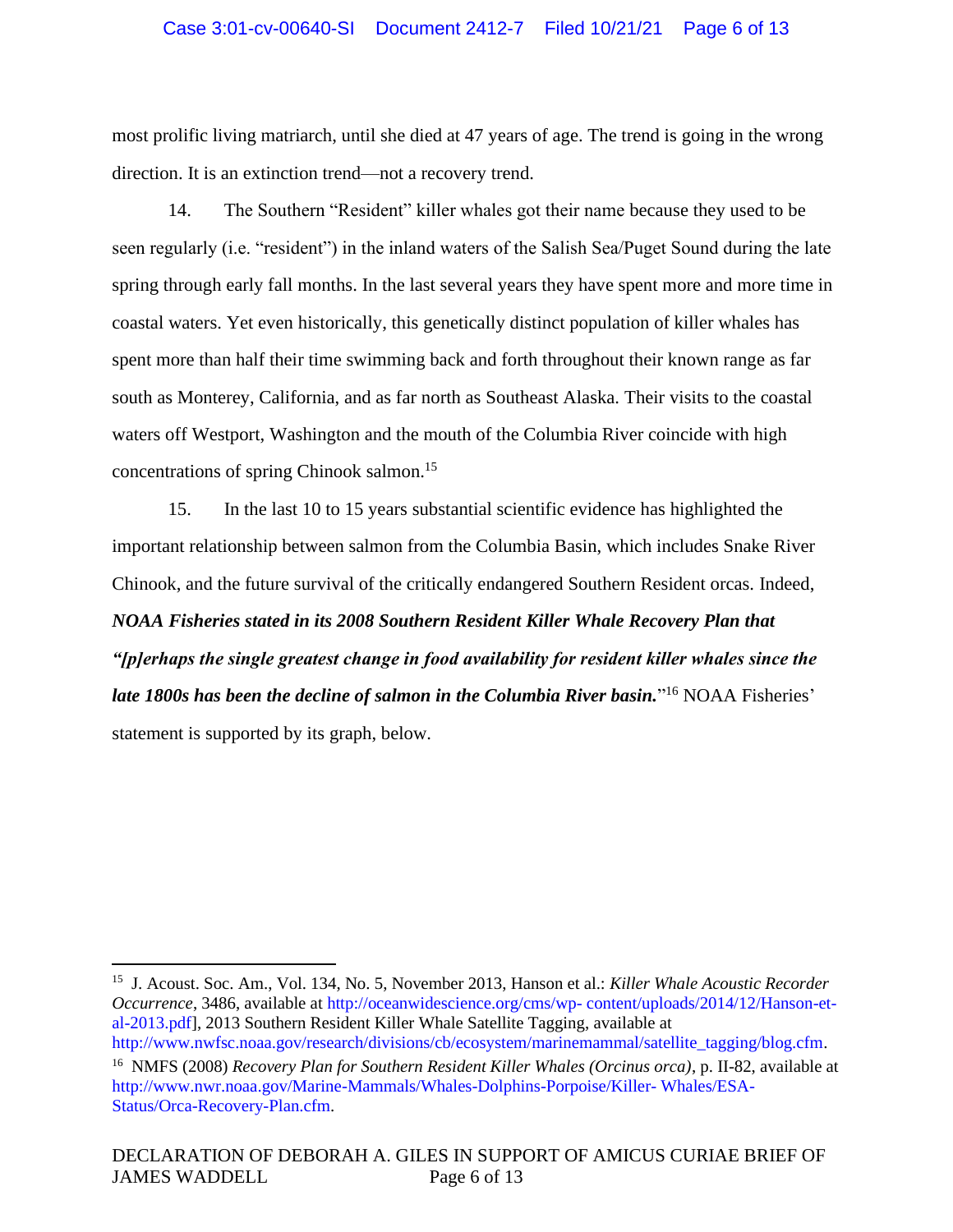

# Historical Chinook salmon abundance

Source: Various, compiled by Jim Myers NWFSC

16. Much of NOAA Fisheries' research indicates that the Southern Resident orcas are likely to be especially reliant on the Columbia/Snake River watershed's early spring, nutrientrich Chinook salmon runs.<sup>17</sup> Indeed, the mouth of the Columbia Basin is one of the Southern Resident orcas' frequent places to fish. Data compiled from tagged whales, dedicated surveys, and passive acoustic monitoring indicates the Southern Residents spend significant time in the winter and spring off the mouth of the Columbia and have been present there 35 times more often than would be expected by chance.<sup>18</sup> Diet data collected along the outer coast have been

<sup>&</sup>lt;sup>17</sup> Ayres KL, et al., *Distinguishing the Impacts of Inadequate Prey and Vessel Traffic on an Endangered Killer Whale (Orcinus orca) Population* (2012) PLoS One 7: e36842, available at http://journals.plos.org/plosone/article?id=10.1371/journal.pone.0036842.

<sup>18</sup> Hanson, M.B., E.J. Ward, C.K. Emmons, and M.M. Holt. 2018. *Modeling the occurrence of endangered killer whales near a U.S. Navy Training Range in Washington State using satellite‐ tag locations to improve acoustic detection data*. Prepared for: U.S. Navy, U.S. Pacific Fleet, Pearl Harbor, HI. Prepared by: National Oceanic and Atmospheric Administration, Northwest Fisheries Science Center under MIPR N00070‐17‐MP‐4C419. 8 January 2018.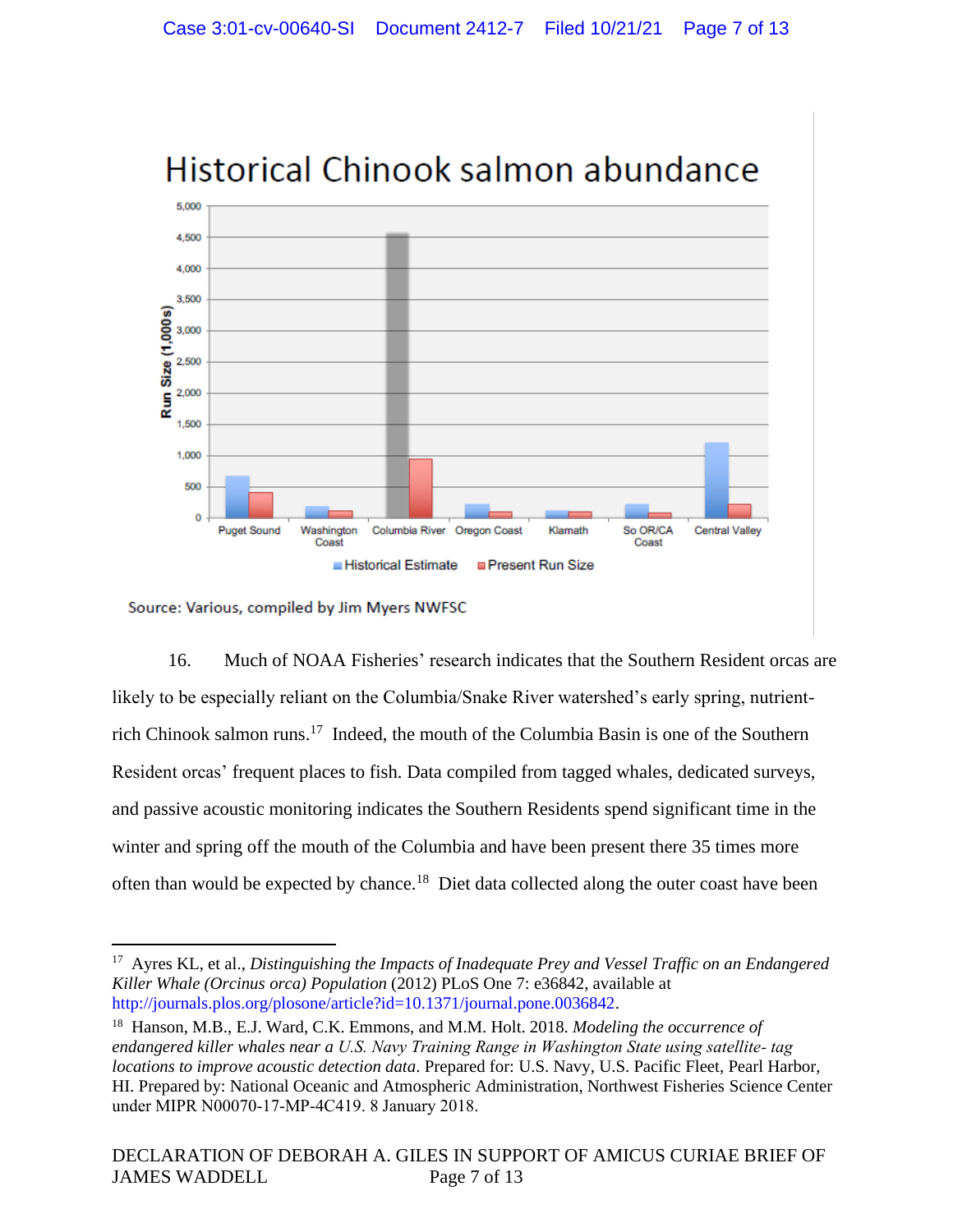## Case 3:01-cv-00640-SI Document 2412-7 Filed 10/21/21 Page 8 of 13

limited to spring months, but indicate that Chinook salmon are an important component of SRKW throughout the year.<sup>19</sup> Other NOAA Fisheries' data indicate that Chinook remains an important dietary component for Southern Residents in the winter when the orcas range in outer coastal waters,<sup>20</sup> while elevated triiodothyronine values in early spring indicate that Southern Resident orcas forage particularly on the early spring Columbia River run. <sup>21</sup>

17. Analysis of fish scale and Southern Resident fecal samples collected on the outer coast indicate that, as is the case in inland waters of the Salish Sea/Puget Sound, Chinook are the primary species consumed on the outer coast.

18. The map below from NOAA NWFSC shows the concentration of Southern Resident orca presence off the Columbia River mouth. The map is derived from NOAA Fisheries' data from satellite tracking tags on Southern Resident adult males K25 in 2013 and L84 in 2015.<sup>22</sup> Both tracked orcas are now deceased. K25 died in 2019 at age 28, and L84 died also in 2019 at age  $29<sup>23</sup>$  in what should have been the prime of their lives. Notably, 2019 was another scarce salmon year.

<sup>&</sup>lt;sup>19</sup> Hanson, et al., NOAA NWFSC, *Endangered predators and endangered prey: Seasonal diet of Southern Resident killer whales*, *Plos One* March 2021, p. 17, available at [https://journals.plos.org/plosone/article?id=10.1371/journal.pone.0247031.](https://journals.plos.org/plosone/article?id=10.1371/journal.pone.0247031)

<sup>20</sup> Hanson et al. 2021

<sup>&</sup>lt;sup>21</sup> NOAA Biological Report at 11; Wasser et al. 2017; Hanson, M.B., J.A. Nystuen, M.O. Lammers. *Assessing the coastal occurrence of endangered killer whales using autonomous passive acoustic recorders*, J. Acoust. Soc. Am. 134 (5)(November 2013), Ward, E. et al, NWFSC *Science to Inform SRKW Distribution and Diet, Presentation to Pacific Fisheries Management Council SRKW Working Group*, May 2019, available at https://www.fisheries.noaa.gov/webdam/download/92840008, https://www.fisheries.noaa.gov/event/ad-hoc-southern-resident-killer-whale-workgroup.

<sup>&</sup>lt;sup>22</sup> https://www.navymarinespeciesmonitoring.us/files/9315/3186/7492/Hanson\_et\_al\_2018\_Modeli ng\_Occurrence\_of\_SRKW\_in\_NWTRC.pdf, Pg. 31.

<sup>23</sup> Orca Network, *Id.*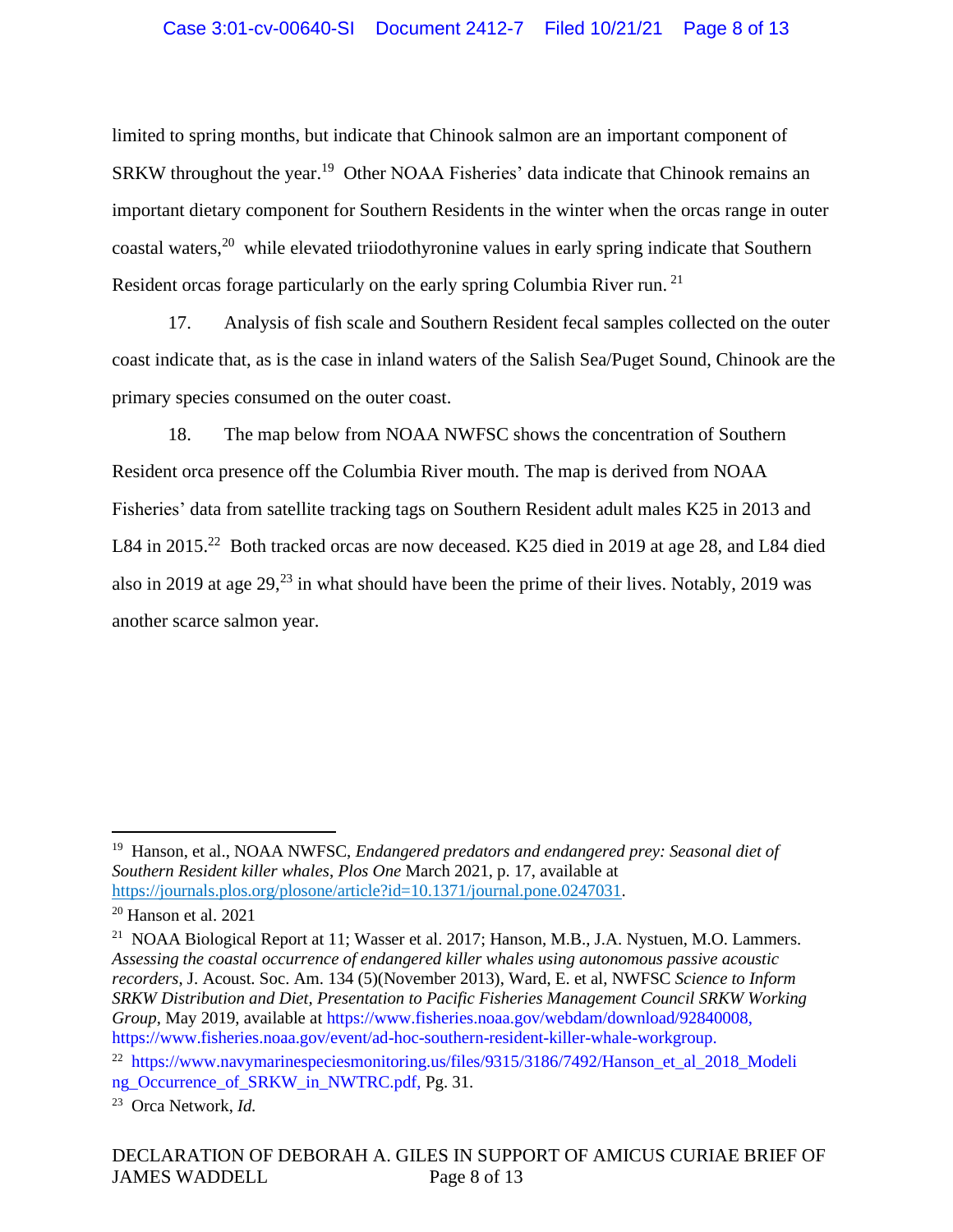Figure 3. Estimated density for the K25and L84 movement tracks using a state space movement model, with 10-minute intervals. The heat map is scaled relative to a uniform distribution of habitat use (e.g. dark red values indicate 35x higher than expected by chance).



19. In partnership with the Washington Department of Fish and Wildlife (WDFW), NOAA Fisheries created a preliminary priority list of West Coast Chinook salmon stocks important to the Southern Resident orcas' recovery. Despite a likely bias towards inland fish stocks, of the top fifteen priority stocks, seven are from the Columbia Basin, including both fall and spring Chinook.<sup>24</sup> As both NOAA Fisheries and WDFW acknowledge, this is a preliminary

<sup>24</sup> NOAA Fisheries West Coast Region & Washington Department of Fish and Wildlife, *Southern Resident Killer Whale Priority Chinook Stocks Report* (June 22, 2018).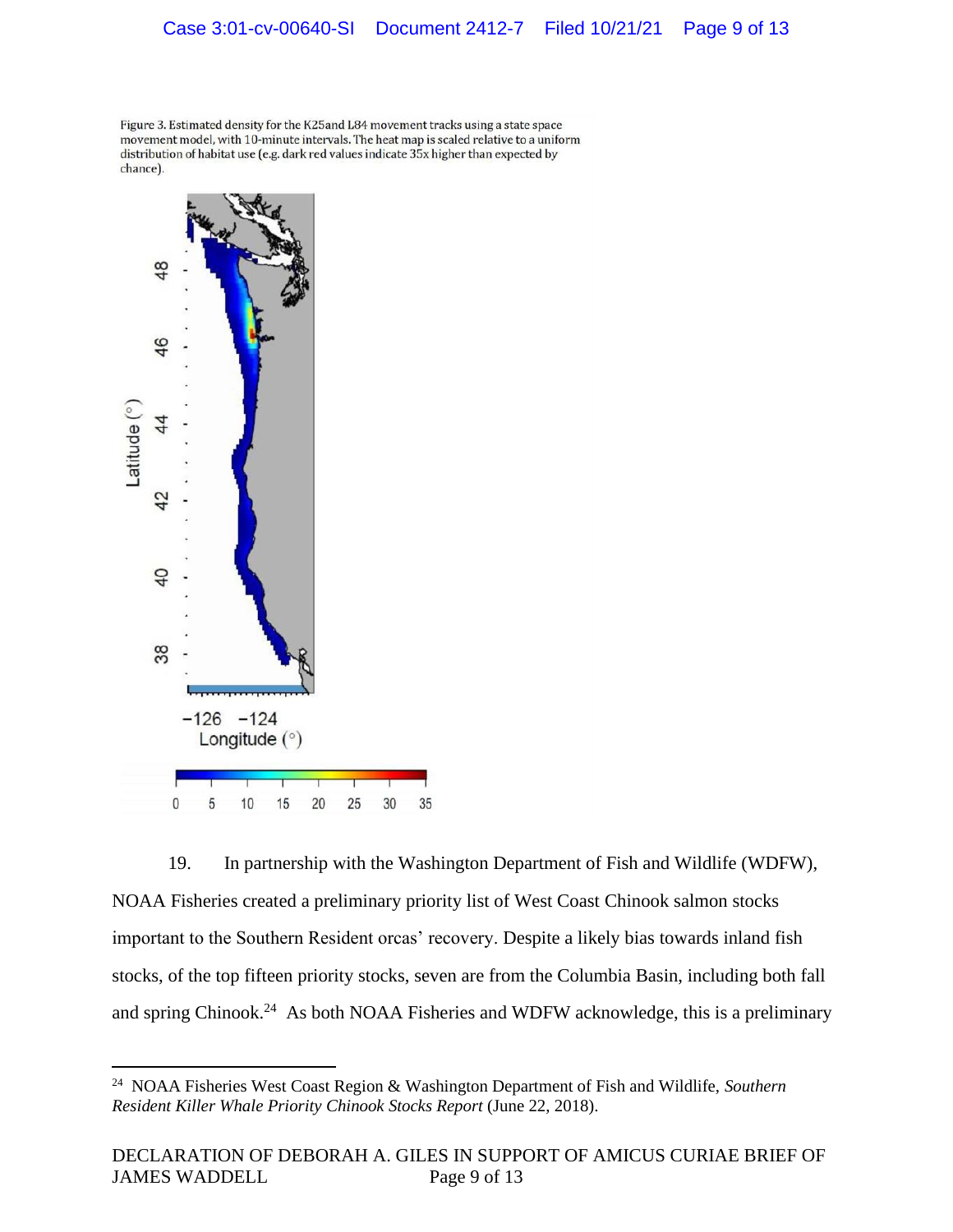#### Case 3:01-cv-00640-SI Document 2412-7 Filed 10/21/21 Page 10 of 13

list of priority stocks that may change with further data and analysis. This limitation is particularly important because critics of the priority list have pointed out that the priorities are based on conditions at the time data were collected (e.g., the stocks that were depleted before the data collection occurred, rate lower than they would have rated if the data collection had started earlier), do not take into account potential for recovery of stocks, and may reflect more about sampling locations and sample size, than stock priority (e.g., most data comes from Puget Sound sampling, with more limited data from the outer coast).

20. The federal agencies' contention that maintaining the continued low adult salmon returns to the Columbia and Snake Rivers does not harm these critically endangered whales is not scientifically supported. The current depleted level of adult Chinook returns to the Columbia is a critical component of the prey scarcity these whales face. This shortage is compounded by the fact that adult Chinook returns, especially hatchery stocks that comprise most of these returns, consist of an increasing number of younger – and hence smaller – fish than in the past.<sup>25</sup> This fact means that these whales must expend far more energy today to obtain the same caloric value of prey with the net effect of less nourishment.

21. The Columbia-Snake Basin has the greatest potential to increase the abundance of Chinook salmon, based on its historical Chinook production.<sup>26</sup> By 2001 the federal agencies knew that the best opportunity to increase the abundance of Chinook in the Columbia-Snake system required breaching the four lower Snake River dams. At that time a synthesis of several analytical evaluations and reviews on salmonid recovery in the lower Snake River, commissioned by the Columbia River Fisheries Program Office of the U.S. Fish and Wildlife Service, concluded, *"[a]lthough the results vary somewhat among approaches, all available science appears to suggest that dam breach has the greatest biological potential for recovering* 

<sup>25</sup> *CSS 2017 Annual Report*, Chapter 6 at pp. 171-174.

<sup>26</sup> *See* Myers, NWFSC, Historical Chinook Salmon Abundance Graph, , para. 15, *supra*.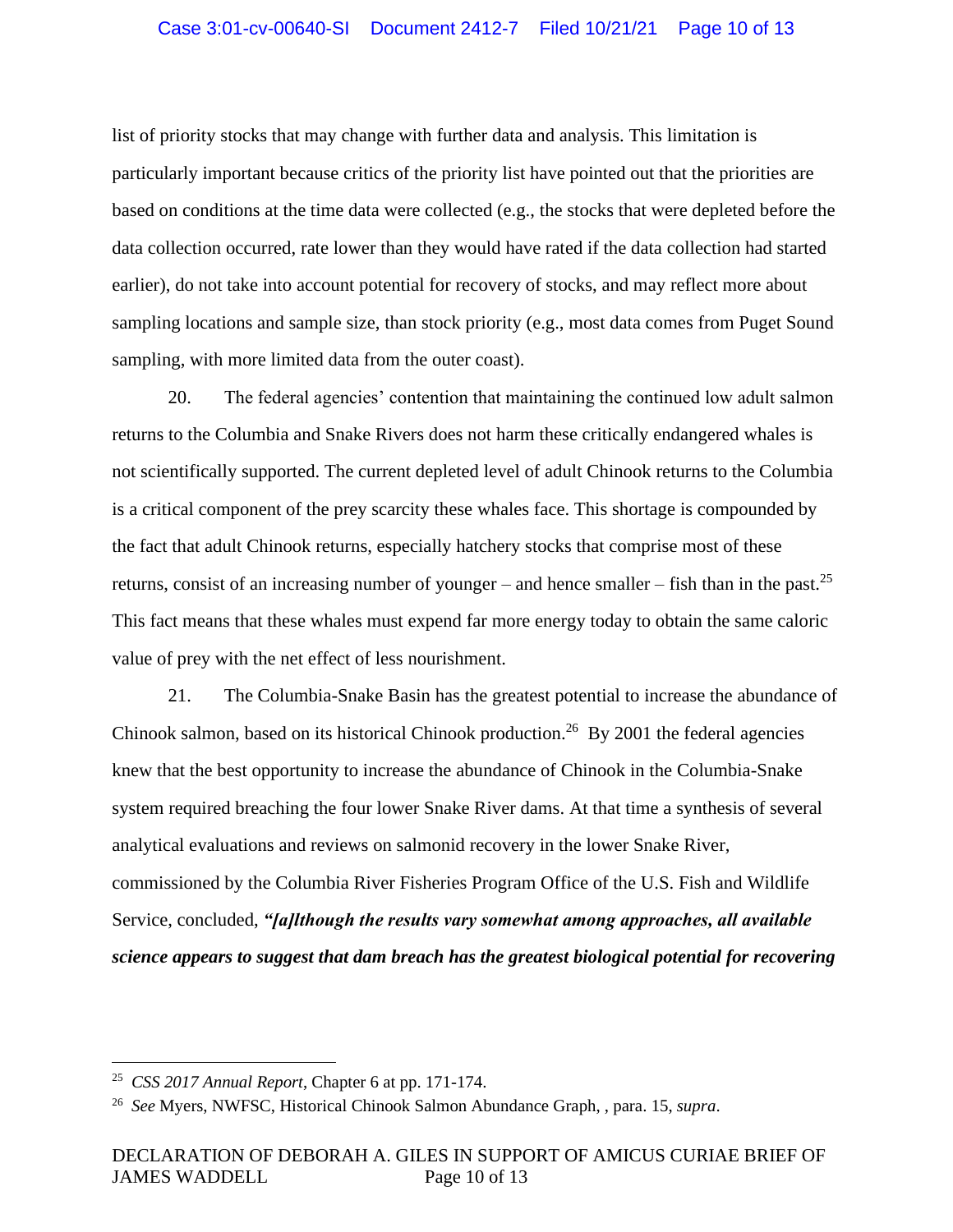# *Snake River salmon and steelhead.*" 27

22. The best available science also establishes that Southern Resident orcas will not be recovered without breaching the four lower Snake River dams, as the Snake River is the Columbia's largest tributary and once produced nearly half of the entire basin's Chinook. Even given the decimated Chinook populations in the Columbia-Snake system, the Southern Resident orcas currently rely heavily on those populations. In a recent NOAA Fisheries study, Columbia River Chinook salmon represented slightly over half (54%) of the prey remains samples collected off the Washington coast, which NOAA Fisheries called remarkably similar to the approximately 53.7% collected in outer coast troll fisheries based on genetic analysis.<sup>28</sup> See also graph below.



*Figure 1 Hanson et al importance of Columbia Basin Chinook to SRKWs in winter*

<sup>27</sup> Budy, P., *Analytical Approaches to Assessing Recovery Options for Snake River Chinook Salmon* (2001), p. 4, UTCFWRU 2001(1): 1-86, available at [https://www.fws.gov/columbiariver/publications/recopt.pdf.](https://www.fws.gov/columbiariver/publications/recopt.pdf)

<sup>28</sup> Hanson et al. March 2021, p. 17.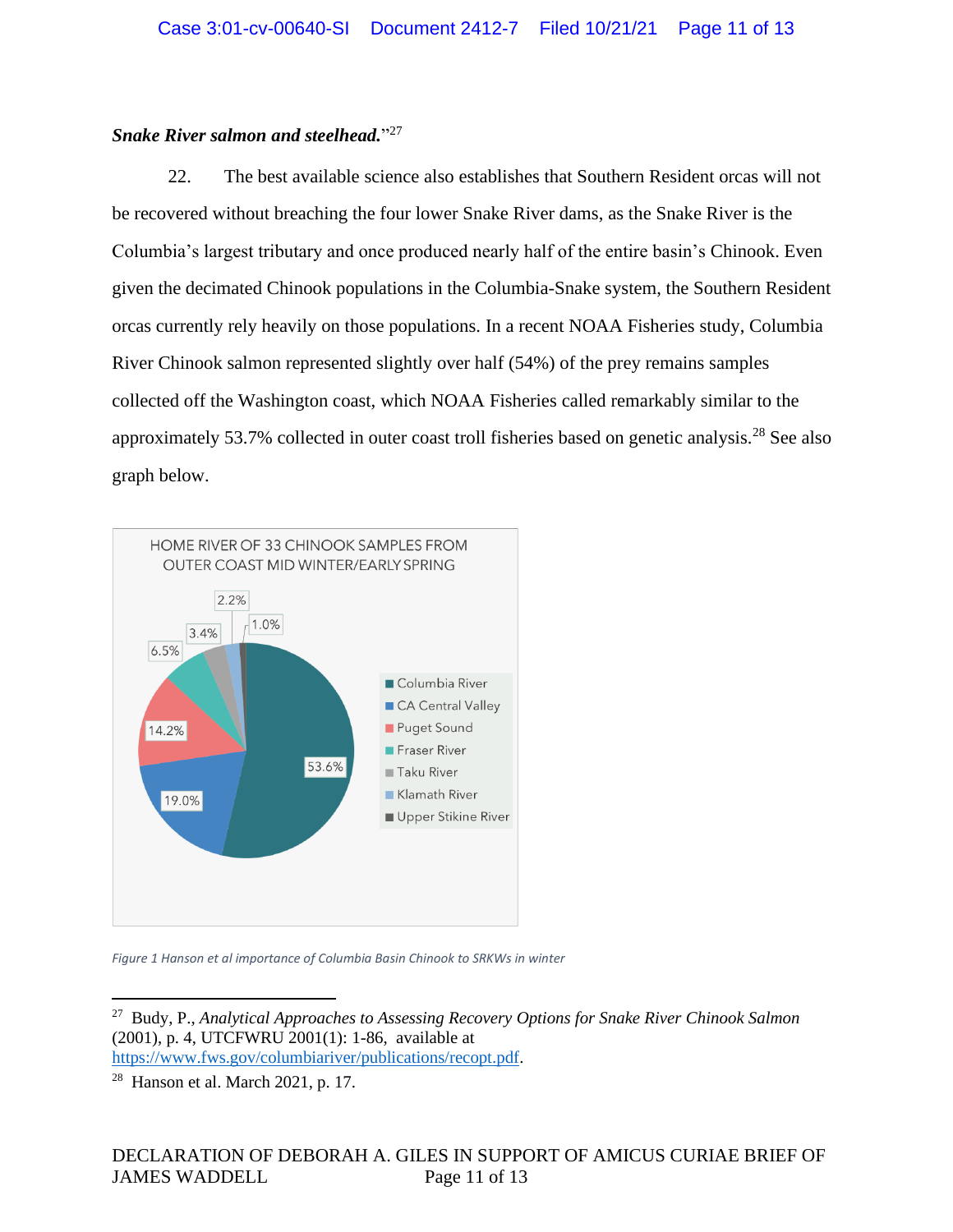## Case 3:01-cv-00640-SI Document 2412-7 Filed 10/21/21 Page 12 of 13

23. The predicted and uniquely high recovery potential of Chinook from the Columbia and Snake River Basins is significant.<sup>29</sup> Wilderness acreage provides the highest quality in-stream spawning habitat for spring Chinook. Breaching the four lower Snake River dams would open the gateway to a vast, 5,500-mile expanse of largely intact spawning and rearing streams that run through millions of acres of wilderness. These are the highest elevation streams, and, therefore, the most global warming resistant salmon streams in the entire lower 48 states. In short, breaching these dams would greatly increase a critical food source for the Southern Resident orcas, particularly in the winter and spring months.

24. The graph below from the Fish Passage Center Presentation to the Orca Recovery Task Force shows the number of spring-run Chinook expected to return to the lower Snake River with breaching the four lower Snake River dams. The graph makes clear that Columbia-Snake Basin Chinook production remains important today.



<sup>&</sup>lt;sup>29</sup> CSS 2017 Annual Report, Chapter 2 (discussing dramatic improvements in SARs for spring Chinook with dam breach and adequate spill at lower Columbia dams); Declaration of Chris A. Pinney in Support of Amicus Curiae Brief of Jim Waddell, Amicus Brief and declarations filed contemporaneously); and graphs set forth in this declaration.